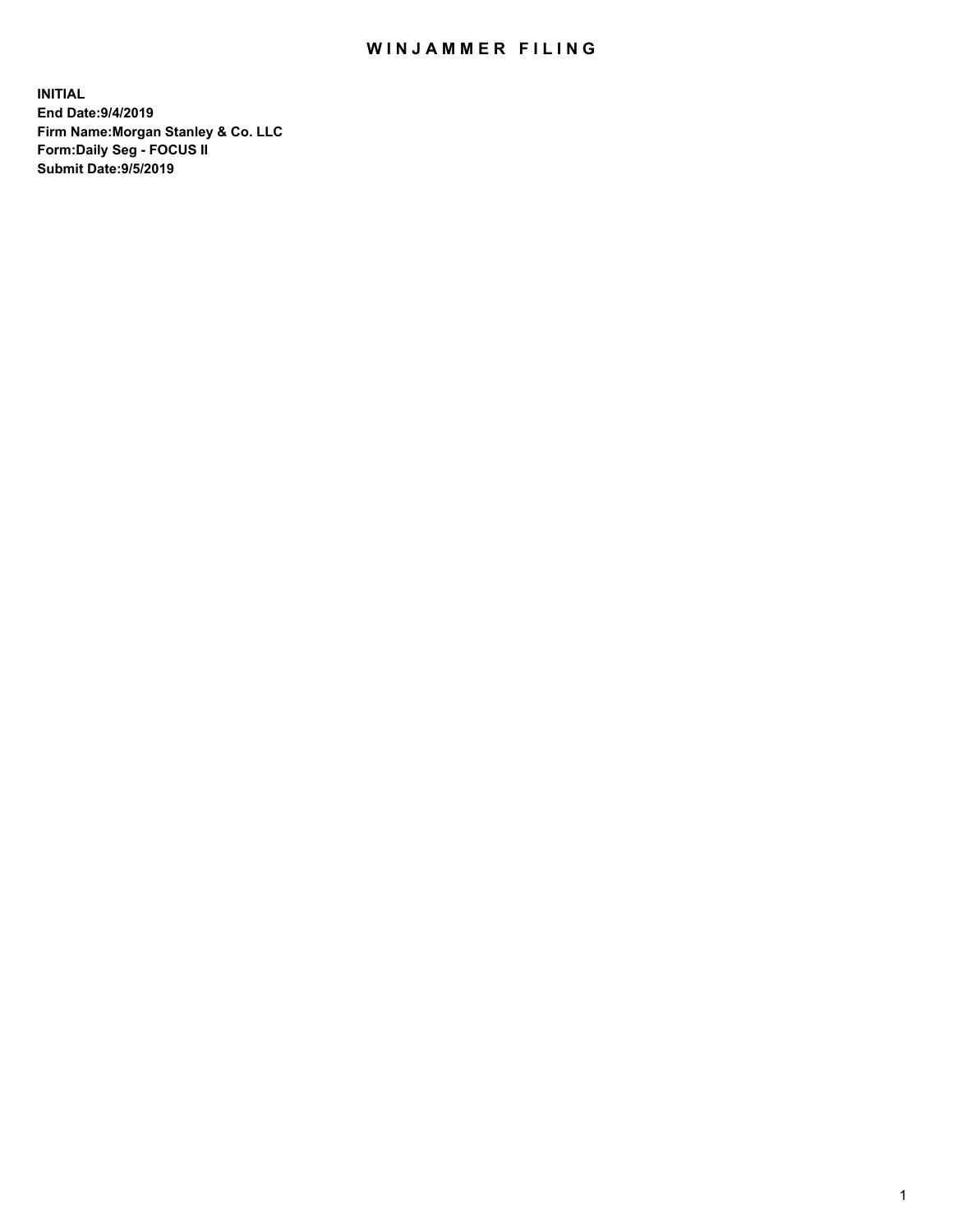**INITIAL End Date:9/4/2019 Firm Name:Morgan Stanley & Co. LLC Form:Daily Seg - FOCUS II Submit Date:9/5/2019 Daily Segregation - Cover Page**

| Name of Company                                                                                                                                                                                                                                                                                                                | Morgan Stanley & Co. LLC                                    |
|--------------------------------------------------------------------------------------------------------------------------------------------------------------------------------------------------------------------------------------------------------------------------------------------------------------------------------|-------------------------------------------------------------|
| <b>Contact Name</b>                                                                                                                                                                                                                                                                                                            | <b>Ikram Shah</b>                                           |
| <b>Contact Phone Number</b>                                                                                                                                                                                                                                                                                                    | 212-276-0963                                                |
| <b>Contact Email Address</b>                                                                                                                                                                                                                                                                                                   | Ikram.shah@morganstanley.com                                |
| FCM's Customer Segregated Funds Residual Interest Target (choose one):<br>a. Minimum dollar amount: ; or<br>b. Minimum percentage of customer segregated funds required:% ; or<br>c. Dollar amount range between: and; or<br>d. Percentage range of customer segregated funds required between:% and%.                         | 235,000,000<br><u>0</u><br>00<br>00                         |
| FCM's Customer Secured Amount Funds Residual Interest Target (choose one):<br>a. Minimum dollar amount: ; or<br>b. Minimum percentage of customer secured funds required:%; or<br>c. Dollar amount range between: and; or<br>d. Percentage range of customer secured funds required between: % and %.                          | 140,000,000<br><u>0</u><br>0 <sub>0</sub><br>0 <sub>0</sub> |
| FCM's Cleared Swaps Customer Collateral Residual Interest Target (choose one):<br>a. Minimum dollar amount: ; or<br>b. Minimum percentage of cleared swaps customer collateral required:% ; or<br>c. Dollar amount range between: and; or<br>d. Percentage range of cleared swaps customer collateral required between:% and%. | 92,000,000<br><u>0</u><br><u>00</u><br>00                   |

Attach supporting documents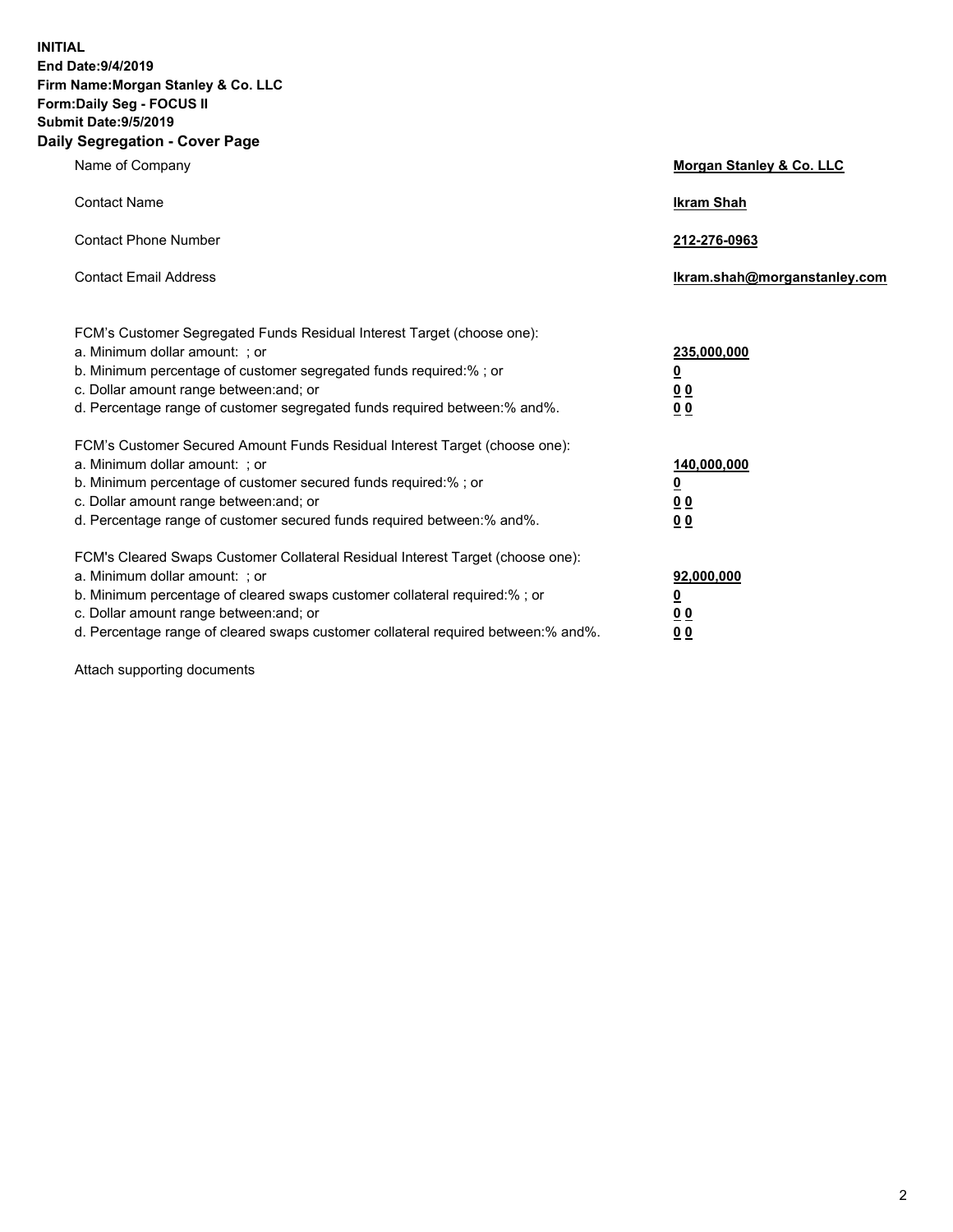|     | <b>INITIAL</b><br>End Date: 9/4/2019<br>Firm Name: Morgan Stanley & Co. LLC<br>Form: Daily Seg - FOCUS II<br><b>Submit Date: 9/5/2019</b><br><b>Daily Segregation - Secured Amounts</b> |                                                                |
|-----|-----------------------------------------------------------------------------------------------------------------------------------------------------------------------------------------|----------------------------------------------------------------|
|     | Foreign Futures and Foreign Options Secured Amounts                                                                                                                                     |                                                                |
|     | Amount required to be set aside pursuant to law, rule or regulation of a foreign<br>government or a rule of a self-regulatory organization authorized thereunder                        | $0$ [7305]                                                     |
| 1.  | Net ledger balance - Foreign Futures and Foreign Option Trading - All Customers                                                                                                         |                                                                |
|     | A. Cash                                                                                                                                                                                 | 2,895,001,739 [7315]                                           |
|     | B. Securities (at market)                                                                                                                                                               | 2,292,737,276 [7317]                                           |
| 2.  | Net unrealized profit (loss) in open futures contracts traded on a foreign board of trade                                                                                               | 183,961,785 [7325]                                             |
| 3.  | Exchange traded options                                                                                                                                                                 |                                                                |
|     | a. Market value of open option contracts purchased on a foreign board of trade<br>b. Market value of open contracts granted (sold) on a foreign board of trade                          | 31,245,091 [7335]<br>-34,833,595 [7337]                        |
| 4.  | Net equity (deficit) (add lines 1.2. and 3.)                                                                                                                                            | 5,368,112,296 [7345]                                           |
| 5.  | Account liquidating to a deficit and account with a debit balances - gross amount                                                                                                       | 64,461,964 [7351]                                              |
|     | Less: amount offset by customer owned securities                                                                                                                                        | -63,347,432 [7352] 1,114,532                                   |
| 6.  |                                                                                                                                                                                         | [7354]                                                         |
|     | Amount required to be set aside as the secured amount - Net Liquidating Equity<br>Method (add lines 4 and 5)                                                                            | 5,369,226,828 [7355]                                           |
| 7.  | Greater of amount required to be set aside pursuant to foreign jurisdiction (above) or line                                                                                             | 5,369,226,828 [7360]                                           |
|     | 6.                                                                                                                                                                                      |                                                                |
|     | FUNDS DEPOSITED IN SEPARATE REGULATION 30.7 ACCOUNTS                                                                                                                                    |                                                                |
| 1.  | Cash in banks<br>A. Banks located in the United States                                                                                                                                  |                                                                |
|     | B. Other banks qualified under Regulation 30.7                                                                                                                                          | 238,730,477 [7500]<br>735,004,650 [7520] 973,735,127<br>[7530] |
| 2.  | Securities                                                                                                                                                                              |                                                                |
|     | A. In safekeeping with banks located in the United States                                                                                                                               | 347,864,775 [7540]                                             |
|     | B. In safekeeping with other banks qualified under Regulation 30.7                                                                                                                      | 0 [7560] 347,864,775 [7570]                                    |
| 3.  | Equities with registered futures commission merchants                                                                                                                                   |                                                                |
|     | A. Cash                                                                                                                                                                                 | 7,226,210 [7580]                                               |
|     | <b>B.</b> Securities<br>C. Unrealized gain (loss) on open futures contracts                                                                                                             | $0$ [7590]<br>4,313,468 [7600]                                 |
|     | D. Value of long option contracts                                                                                                                                                       | $0$ [7610]                                                     |
|     | E. Value of short option contracts                                                                                                                                                      | <u>0</u> [7615] <u>11,539,678</u> [7620]                       |
| 4.  | Amounts held by clearing organizations of foreign boards of trade                                                                                                                       |                                                                |
|     | A. Cash                                                                                                                                                                                 | $0$ [7640]                                                     |
|     | <b>B.</b> Securities<br>C. Amount due to (from) clearing organization - daily variation                                                                                                 | $0$ [7650]<br>$0$ [7660]                                       |
|     | D. Value of long option contracts                                                                                                                                                       | $0$ [7670]                                                     |
|     | E. Value of short option contracts                                                                                                                                                      | 0 [7675] 0 [7680]                                              |
| 5.  | Amounts held by members of foreign boards of trade                                                                                                                                      |                                                                |
|     | A. Cash                                                                                                                                                                                 | 2,107,891,245 [7700]                                           |
|     | <b>B.</b> Securities                                                                                                                                                                    | 1,944,872,501 [7710]                                           |
|     | C. Unrealized gain (loss) on open futures contracts                                                                                                                                     | 179,648,317 [7720]                                             |
|     | D. Value of long option contracts<br>E. Value of short option contracts                                                                                                                 | 31,245,091 [7730]<br>-34,833,595 [7735] 4,228,823,559          |
|     |                                                                                                                                                                                         | $[7740]$                                                       |
| 6.  | Amounts with other depositories designated by a foreign board of trade                                                                                                                  | $0$ [7760]                                                     |
| 7.  | Segregated funds on hand                                                                                                                                                                | $0$ [7765]                                                     |
| 8.  | Total funds in separate section 30.7 accounts                                                                                                                                           | 5,561,963,139 [7770]                                           |
| 9.  | Excess (deficiency) Set Aside for Secured Amount (subtract line 7 Secured Statement<br>Page 1 from Line 8)                                                                              | 192,736,311 [7380]                                             |
| 10. | Management Target Amount for Excess funds in separate section 30.7 accounts                                                                                                             | 140,000,000 [7780]                                             |

11. Excess (deficiency) funds in separate 30.7 accounts over (under) Management Target **52,736,311** [7785]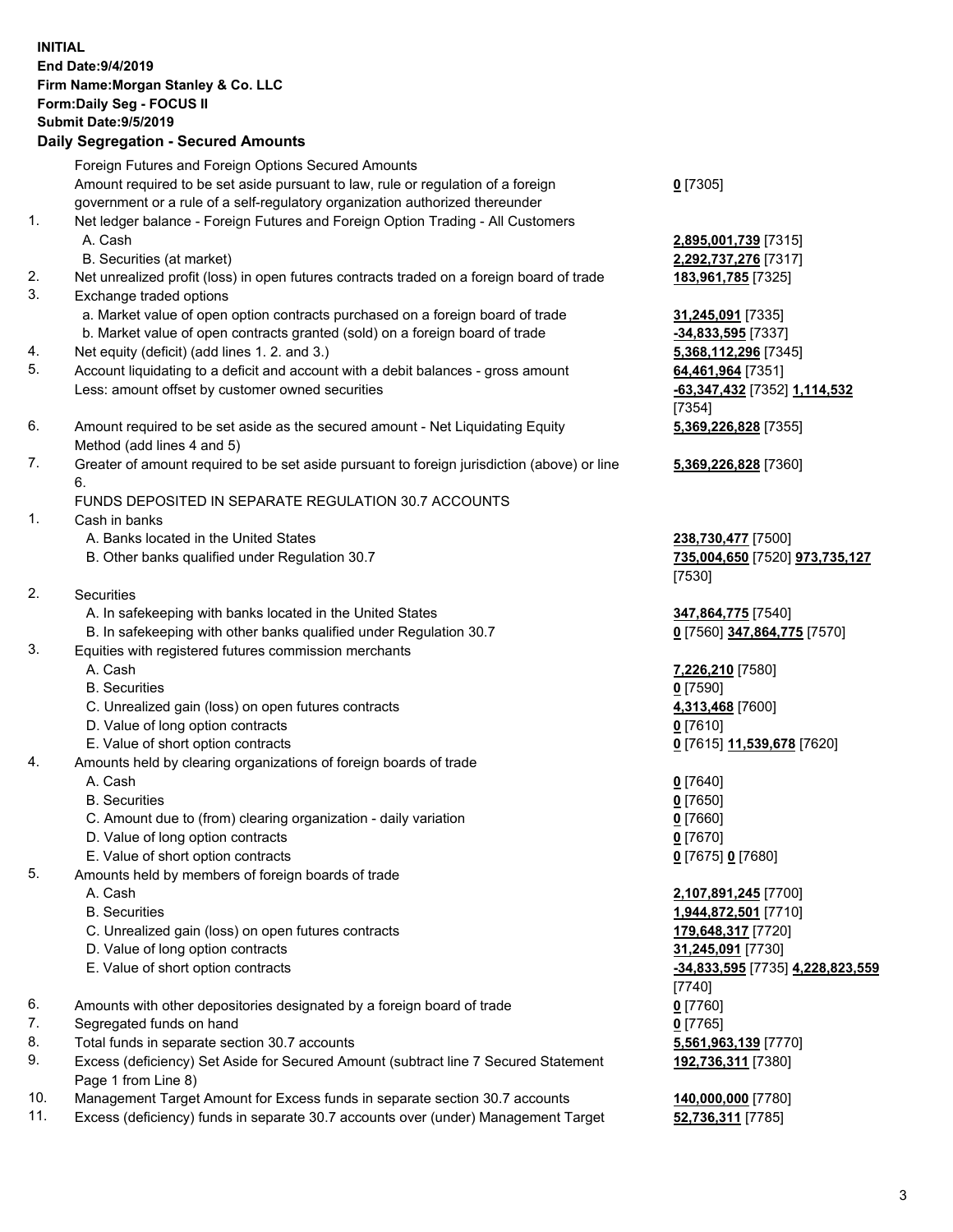|     | <b>INITIAL</b>                                                                      |                                    |
|-----|-------------------------------------------------------------------------------------|------------------------------------|
|     | End Date: 9/4/2019                                                                  |                                    |
|     | Firm Name: Morgan Stanley & Co. LLC                                                 |                                    |
|     | Form: Daily Seg - FOCUS II                                                          |                                    |
|     | <b>Submit Date: 9/5/2019</b>                                                        |                                    |
|     | Daily Segregation - Segregation Statement                                           |                                    |
|     |                                                                                     |                                    |
|     | SEGREGATION REQUIREMENTS(Section 4d(2) of the CEAct)                                |                                    |
| 1.  | Net ledger balance                                                                  |                                    |
|     | A. Cash                                                                             | 10,496,774,039 [7010]              |
|     | B. Securities (at market)                                                           | 6,426,080,819 [7020]               |
| 2.  | Net unrealized profit (loss) in open futures contracts traded on a contract market  | 1,593,510,135 [7030]               |
| 3.  | Exchange traded options                                                             |                                    |
|     | A. Add market value of open option contracts purchased on a contract market         | 1,062,960,511 [7032]               |
|     | B. Deduct market value of open option contracts granted (sold) on a contract market | -830,606,337 [7033]                |
| 4.  | Net equity (deficit) (add lines 1, 2 and 3)                                         | 18,748,719,167 [7040]              |
| 5.  | Accounts liquidating to a deficit and accounts with                                 |                                    |
|     | debit balances - gross amount                                                       | 266,240,233 [7045]                 |
|     | Less: amount offset by customer securities                                          | -265,287,199 [7047] 953,034 [7050] |
| 6.  | Amount required to be segregated (add lines 4 and 5)                                | 18,749,672,201 [7060]              |
|     | FUNDS IN SEGREGATED ACCOUNTS                                                        |                                    |
| 7.  | Deposited in segregated funds bank accounts                                         |                                    |
|     | A. Cash                                                                             | 5,052,356,631 [7070]               |
|     | B. Securities representing investments of customers' funds (at market)              | $0$ [7080]                         |
|     | C. Securities held for particular customers or option customers in lieu of cash (at | 760,043,599 [7090]                 |
|     | market)                                                                             |                                    |
| 8.  | Margins on deposit with derivatives clearing organizations of contract markets      |                                    |
|     | A. Cash                                                                             | 7,042,966,381 [7100]               |
|     | B. Securities representing investments of customers' funds (at market)              | $0$ [7110]                         |
|     | C. Securities held for particular customers or option customers in lieu of cash (at | 5,666,037,220 [7120]               |
|     | market)                                                                             |                                    |
| 9.  | Net settlement from (to) derivatives clearing organizations of contract markets     | 274,738,389 [7130]                 |
| 10. | Exchange traded options                                                             |                                    |
|     | A. Value of open long option contracts                                              | 1,062,960,511 [7132]               |
|     | B. Value of open short option contracts                                             | -830,606,337 [7133]                |
| 11. | Net equities with other FCMs                                                        |                                    |
|     | A. Net liquidating equity                                                           | 12,370,038 [7140]                  |
|     | B. Securities representing investments of customers' funds (at market)              | $0$ [7160]                         |
|     | C. Securities held for particular customers or option customers in lieu of cash (at | $0$ [7170]                         |
|     | market)                                                                             |                                    |
| 12. | Segregated funds on hand                                                            | $0$ [7150]                         |
| 13. | Total amount in segregation (add lines 7 through 12)                                | 19,040,866,432 [7180]              |
| 14. | Excess (deficiency) funds in segregation (subtract line 6 from line 13)             | 291,194,231 [7190]                 |
| 15. | Management Target Amount for Excess funds in segregation                            | 235,000,000 [7194]                 |
| 16. | Excess (deficiency) funds in segregation over (under) Management Target Amount      | 56,194,231 [7198]                  |
|     |                                                                                     |                                    |

Excess